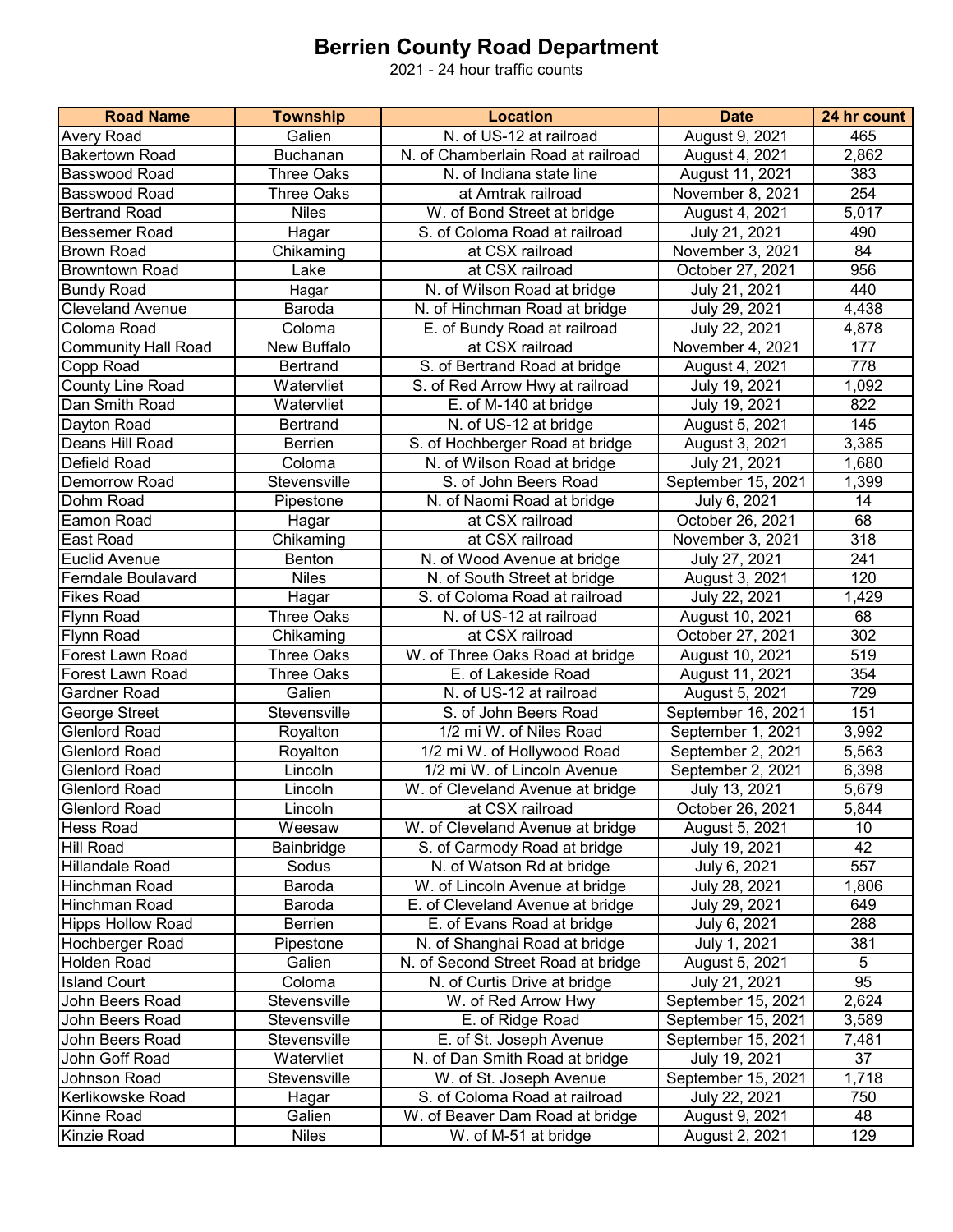## **Berrien County Road Department**

2021 - 24 hour traffic counts

| <b>Road Name</b>           | <b>Township</b>                  | <b>Location</b>                        | <b>Date</b>                         | 24 hr count |
|----------------------------|----------------------------------|----------------------------------------|-------------------------------------|-------------|
| <b>Kruger Road</b>         | Galien                           | E. of Mill Road at bridge              | August 9, 2021                      | 182         |
| <b>Kruger Road</b>         | New Buffalo                      | at CSX railroad                        | November 4, 2021                    | 290         |
| Lakeside Road              | <b>Three Oaks</b>                | N. of Forest Lawn Rd at bridge         | August 11, 2021                     | 34          |
| Lakeside Road              | Chikaming                        | at CSX railroad                        | November 3, 2021                    | 581         |
| Lakeside Road              | <b>Three Oaks</b>                | at Amtrak railroad                     | November 8, 2021                    | 446         |
| Legion Road                | Stevensville                     | S. of Red Arrow Hwy                    | September 16, 2021                  | 382         |
| Lemon Creek Road           | Lake                             | at CSX railroad                        | October 27, 2021                    | 1,876       |
| Linco Road                 | Lincoln                          | W. of Stevensville-Baroda Rd at bridge | July 29, 2021                       | 1,158       |
| Linco Road                 | Lincoln                          | at CSX railroad                        | October 26, 2021                    | 1,870       |
| <b>Lincoln Avenue</b>      | Baroda                           | N. of Hinchman Road at bridge          | July 28, 2021                       | 989         |
| Livingston Road            | Lake                             | at CSX railroad                        | October 26, 2021                    | 817         |
| Locke Road                 | Chikaming                        | at CSX railroad                        | November 3, 2021                    | 259         |
| Lynch Road                 | Hagar                            | W. of Pier Road at railroad            | July 26, 2021                       | 59          |
| Maiden Lane                | St. Joseph                       | E. of Red Arrow Hwy at bridge          | July 14, 2021                       | 2,227       |
| Maiden Lane                | St. Joseph                       | E. of Red Arrow Hwy at railroad        | July 13, 2021                       | 2,402       |
| Maple Lane                 | Hagar                            | W. of Riverside Road at railroad       | July 26, 2021                       | 328         |
| Marquette Woods Road       | Lincoln                          | W. of Cleveland Avenue at bridge       | July 12, 2021                       | 4,770       |
| Marquette Woods Road       | Lincoln                          | at CSX railroad                        | October 26, 2021                    | 5,448       |
| <b>Marrs Road</b>          | Baroda                           | W. of Stevensville-Baroda Rd at bridge | July 29, 2021                       | 155         |
| <b>Martin Road</b>         | <b>Three Oaks</b>                | E. of Basswood Rd at bridge            | August 11, 2021                     | 151         |
| <b>Martin Road</b>         | <b>Three Oaks</b>                | S. of Three Oaks Road at bridge        | August 10, 2021                     | 320         |
| Mayflower Road             | <b>Bertrand</b>                  | N. of US-12 at railroad                | August 4, 2021                      | 2,631       |
| N. Maple Drive             | Coloma                           | NW. of Wil-O-Paw Rd at bridge          | July 20, 2021                       | 103         |
| N. Watervliet Road         | Watervliet                       | N. of Forest Beach Rd at bridge        | July 20, 2021                       | 855         |
| Naomi Road                 | Pipestone                        | W. of Park Road at bridge              | July 1, 2021                        | 2,027       |
| Nye Road                   | Galien                           | S. of Buffalo Road at bridge           | August 9, 2021                      | 32          |
| Pardee Road                | Galien                           | N. of US-12 at railroad                | August 9, 2021                      | 480         |
| Paw Paw Lake Road          | Watervliet                       | S. of Blatchford Rd at bridge          | July 20, 2021                       | 1,600       |
| Paw Paw Lake Road          | Coloma                           | S. of Paw Paw Avenue at bridge         | July 21, 2021                       | 8,688       |
| Philip Road                | <b>Niles</b>                     | N. of Chicago Road at railroad         | August 3, 2021                      | 821         |
| Pier Road                  | Hagar                            | N. of Riverside Road at railroad       | July 26, 2021                       | 122         |
| Portage Road               | <b>Bertrand</b>                  | at Amtrak railroad                     | November 8, 2021                    | 55          |
| Red Arrow Hwy              | Watervliet                       | W. of County Line Road at railroad     | July 20, 2021                       | 5,616       |
| Red Arrow Hwy              | Benton                           | E. of Euclid Avenue at bridge          | July 27, 2021                       | 3,878       |
| <b>Red Arrow Hwy</b>       | Stevensville                     | N. of Puetz Road                       | September 15, 2021                  | 9,141       |
| Red Arrow Hwy              | New Buffalo                      | at Amtrak railroad bridge              | November 8, 2021                    | 4,189       |
| <b>Red Bud Trail</b>       | Buchanan                         | N. of Chamberlain Road at railroad     | August 4, 2021                      | 5,175       |
| <b>Rickerman Road</b>      | Galien                           | S. of Buffalo Road at bridge           | August 5, 2021                      | 63          |
| Ridge Road                 | Stevensville                     | N. of John Beers Road                  | September 16, 2021                  | 634         |
| <b>Ridge Road</b>          | Stevensville                     | E. of George Street                    | September 16, 2021                  | 176         |
| <b>Riverside Road</b>      | Hagar                            | S. of Coloma Road at RR                | July 22, 2021                       | 748         |
| Riverside Road             | Benton                           | N. of Paw Paw Avenue atrailroad        | July 27, 2021                       | 989         |
| <b>Russell Road</b>        | Baroda                           | 1/2 mi W. of Cleveland Avenue          | September 1, 2021                   | 165         |
| S. Roosevelt Road          | Lincoln                          | S. of Marquette Woods Rd at bridge     | July 12, 2021                       | 1,703       |
| St. Joseph Avenue          | Stevensville                     | S. of Yasdick Drive                    | September 16, 2021                  | 5,056       |
| St. Joseph Avenue          | Stevensville                     | N. of John Beers Road                  | September 16, 2021                  | 7,113       |
| St. Joseph Avenue          | Lincoln                          | at CSX railroad                        | October 26, 2021                    | 5,884       |
| Sand Road                  | New Buffalo                      | at CSX railroad                        | November 4, 2021                    | 193         |
| Sawyer Road                | Chikaming                        | at CSX railroad                        | October 27, 2021                    | 3,086       |
| Schwark Road<br>Shedd Road | <b>Three Oaks</b>                | at Amtrak railroad<br>at CSX railroad  | November 8, 2021                    | 301         |
| Smith Road                 | New Buffalo<br><b>Three Oaks</b> | N. of US-12 at railroad                | November 4, 2021                    | 36          |
|                            |                                  |                                        | August 10, 2021<br>October 27, 2021 | 41<br>31    |
| Snow Lane                  | Lake                             | at CSX railroad                        |                                     |             |